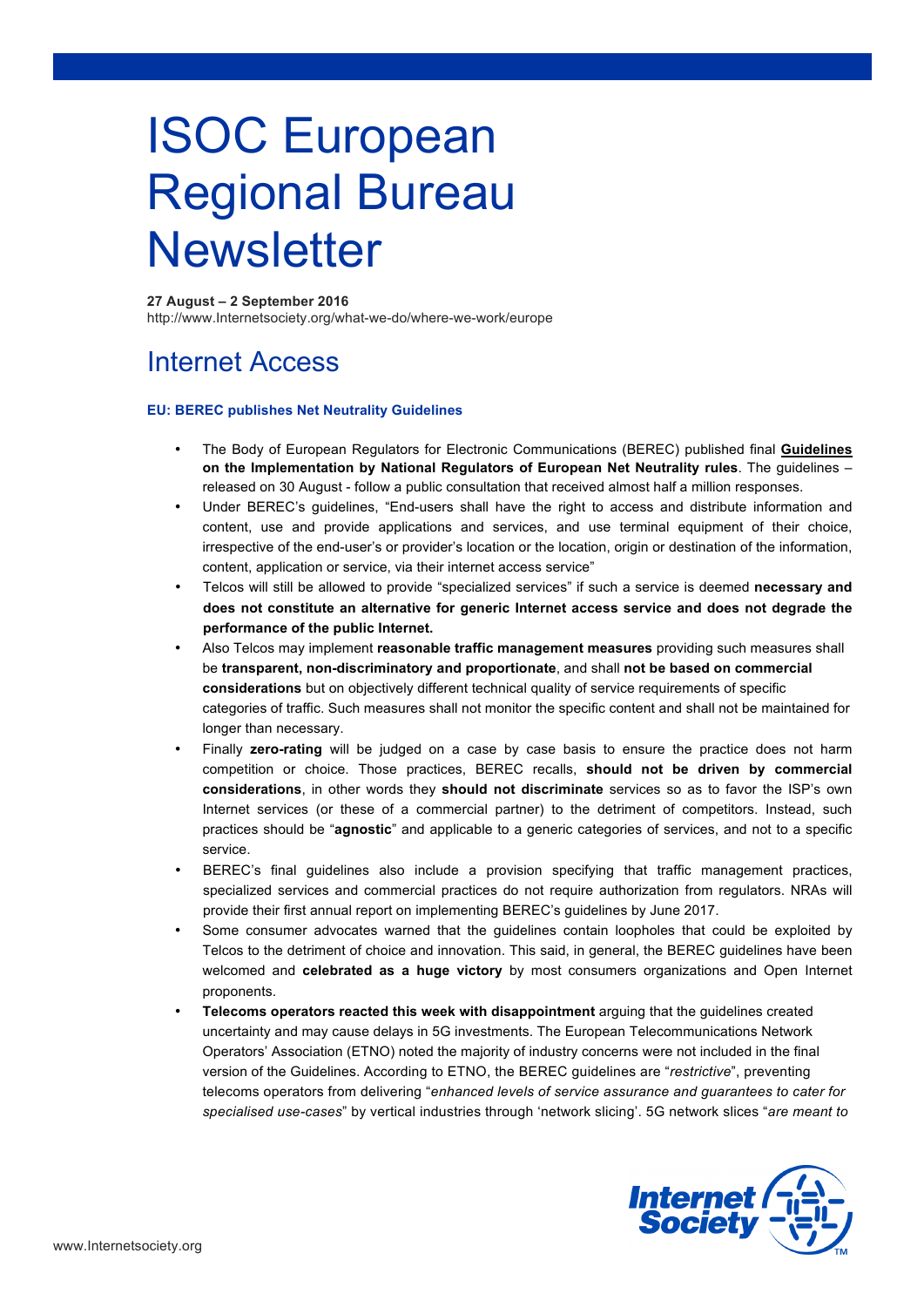*run on shared infrastructure without deteriorating the agreed levels of service",* says ETNO.

### **EU: European Commission Copyright Directive leaked**

- A **leaked draft text of the upcoming European Commission's copyright directive** provided an insight into the European Commission's position ahead of formal adoption (due 21 September 2016).
- The leaked directive confirmed the Commission's proposals related to neighbouring rights (European news publishers to be entitled to levy fees on Internet platforms for using their content such as snippets of their stories) and addressing the value gap (imposing obligations on video-sharing platforms to enter into revenue-sharing agreements with rights holders) as previously laid out in a **leaked Impact Assessment**.
- Given the resulting near-universal criticism from politicians and the creative industries, it is possible that the Commission may revise the Directive before final adoption on 21 September.

### **EU: Europe requires €700bn investment in digital infrastructure to reach US levels**

- At the **Alpbach Economic Symposium** in Austria on 1 September, Guenther Oettinger European Commissioner for Digital Economy and Society – stated his belief that the EU needs to invest up to **€700bn in its digital infrastructure to develop networks and next-generation high-speed 5G wireless applications** in order to catch-up with the developments in the US and China.
- Oettinger spoke in Austria as part of a tour of EU Member states to raise awareness about the need for unified digital standards, as well as the need to combine the strength and resources of European universities and industries to compete with Silicon Valley and China.

# Trust

#### **EU: France and UK agree encryption measures**

- The French Interior Minister, Bernard Cazeneuve, met his British counterpart, Home Secretary Amber Rudd, in Paris on 30 August to discuss issues related to online security, counter-terrorism and encryption.
- In a **joint statement** France and the UK committed to prioritise information sharing between member states, strengthen security measures and make systematic use of databases to face the challenges of common threats posed by encrypted communications.

#### **UK: Data privacy watchdog to examine WhatsApp's data sharing with Facebook**

- Following WhatsApp's new privacy policy, the **UK's data privacy regulator will closely monitor how it shares the data with its parent company** in order to ensure compliance with data protection laws. These changes come as part of WhatsApp's plan to explore new ways for businesses to send messages using its platform.
- Last Thursday the company announced it would start sharing users' telephone numbers with Facebook and allow more advertisements and friends recommendations on the social media platform. WhatsApp stated users will be given the choice not to share account information with Facebook.

#### **UK: Internet of Things integration stalls**

- A **report** by Deloitte found that **ownership of smart home gadgets had stagnated at a level of 2 per cent**. The popularity of connected homes has hardly changed since 2015, in spite of conscious efforts by manufacturers and retailers to boost sales.
- Paul Lee Deloitte's Head of Technology, Media and Telecoms research opined connected gadgets are too expensive and do not bring enough value to justify their expense.